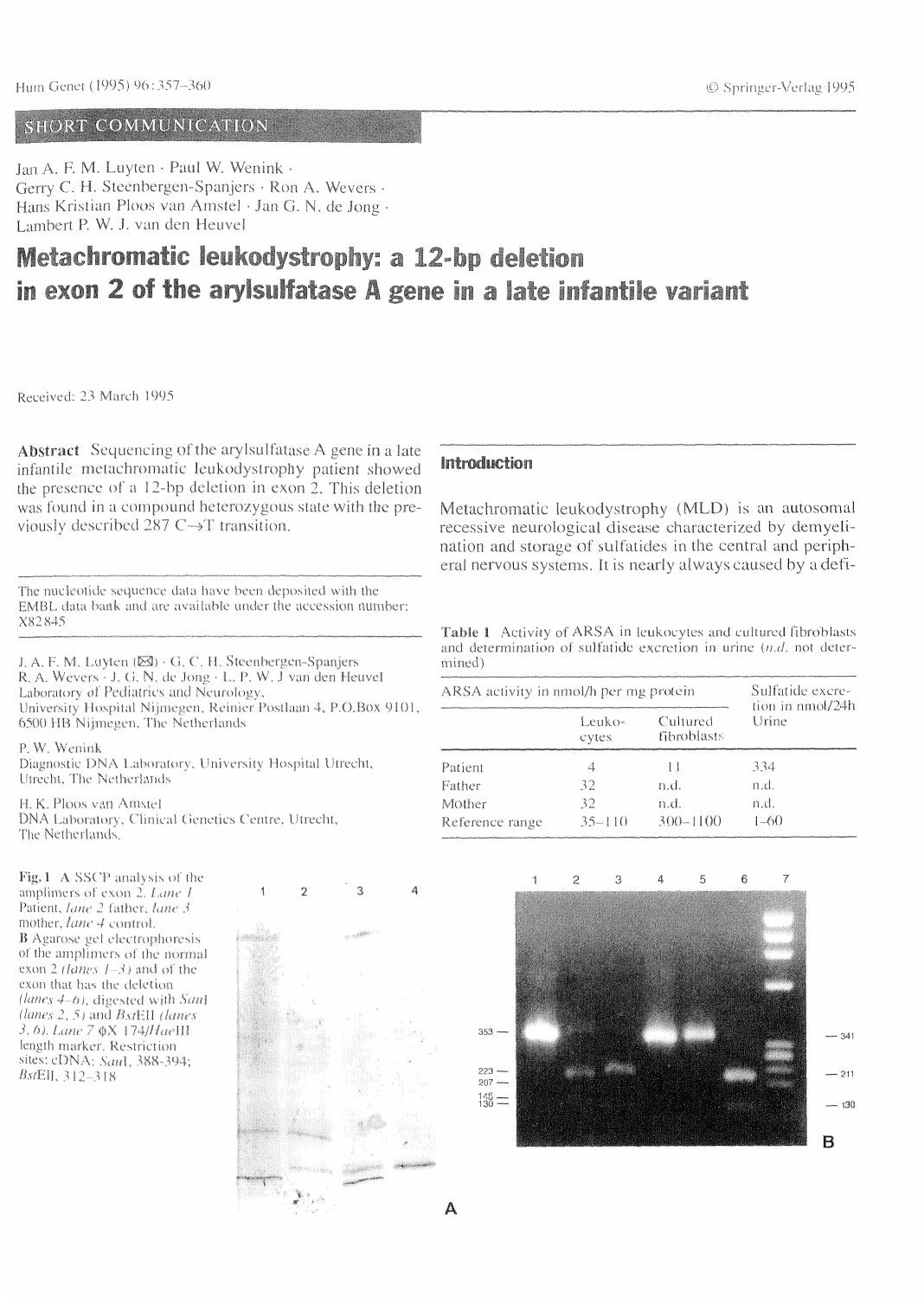#### 358

Fig. 2 A Sequence of the region of the coding strand of exon 2 in which the deletion is found. B Chou-Fasman and Garnier-Osguthorpe-Robson prediction of the polypeptide of ARSA. 1 Normal, 2 deletion. Arrow Region of deletion



no 5' GTG GGG CCT GAG GGG GCC TTC CTG CCC CCC CAT 3' val gly pro glu gly ala phe leu pro pro his TG CCC CCC CAT 3'  $mu 5'$ GTG GGG CCT G





 $450$ 



B



 $B<sup>1</sup>$ 

 $a2$ 



**HM12** 

 $400$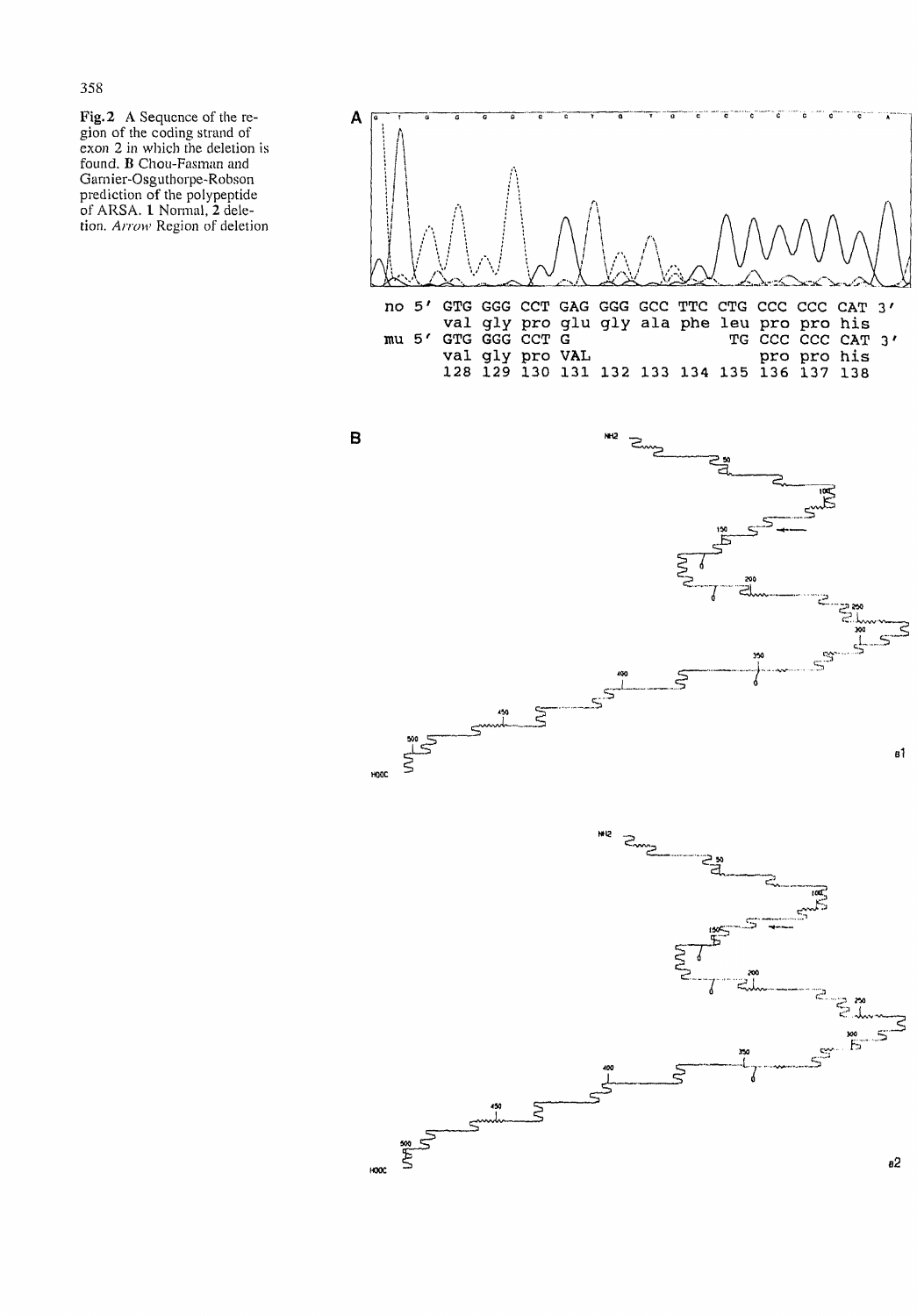**359**

cicncy of the lysosomal enzyme arylsulfatase A (ARSA); a few cases have been described in which the decreased hydrolysis and subsequent storage of sulfatides is the result of the absence of the sphingolipid activator protein saposin B (Luijten 1991).

mother. The patient and the father had a heterozygous nucleotide  $(287C \rightarrow T)$  in exon 2 in common (data not shown).

In the ARSA gene, 37 different mutations have now et al. 1994). In this paper, we present an MLD patient with five different mutations in the ARSA gene.

The patient, a boy, presented with motor disturbances at the age of 12 months. He never started walking. He gradually developed a spastic tetraplegia and mental retardation followed by regression that ended in a vegetative state at the age of four. Magnetic resonance imaging of the brain showed extensive demyelination. On electrophysiological examination of peripheral nerves, a decreased conduction velocity was found, indicating a demyelinating neuropathy. The diagnosis of MLD was made by determination of the activity of ARSA in leukocytes and cultured fibroblasts, and bv determination of the sulfatide excretion in urine (Table I ).

**Patient**

The ARSA gene was amplified in two fragments (exons 1-4 and exons 5~X), by the polymerase chain reaction (PCR), from genomic DNA of leukocytes. Individual exons with their intron boundaries were subsequently amplified, with these two PCR fragments as a template. Primers used lor PCR amplification and sequence analysis of exon 2 were: forward primer, 5 CTGTCTGTC-TCAGGGACTCT3' (nucleotide position; 332-351); reverse primer, 5TGGGGCTGCGGGACAGTCAA3' (nucleotide position: 684- 665). Nucleotide position refers to gene nucleotide numbering, with the A of ATG as no. 1. Amplimers were subjected to single-stranded conformation polymorphism (SSCP) analysis using the Pharmacia Phast System (conditions for exon 2; 12.5% polyacrylamide gel,  $20^{\circ}$ C, 175 Vh). Cycle sequencing of the coding and the noncoding strands of all eight exons, and of exon 2 after ligation into the pCR-Script™ SK(+) cloning vector, was carried out by the Taq Dye Deoxy Terminator method using an ABI DNA sequencer. The amplimers obtained by PCR amplification of the cloned exon 2 were digested with the restriction enzyme Saul and with the restriction enzyme *HstEU* as control.

### **Materials and methods**

The identity of both mutations was secured by cloning exon 2 of the patient. As the deletion results in the loss of the restriction site of the *Saul* enzyme, it was possible to been described, of which three are deletions (Gieselmann identify which exon 2 had the deletion, by means of restriction enzyme digestion (Fig. 1 B).

> Sequencing of the separate alleles of exon 2 demonstrated two independently inherited mutations: ( 1) In the maternal allele, a deletion of 12 bp (cDNA 392-403) (Fig. 2A), resulting in one amino acid substitution  $(E131V)$ , and a deletion of four amino acids (G132, A133, F134, and L135) were present. (2) In the paternal allele, a  $287C \rightarrow T$ transition leading to an amino acid substitution (S96F, data not shown) was found. In the maternal allele that had the deletion, an additional point mutation occurred in exon 7 (a 1172C $\rightarrow$ G transversion), resulting in an amino acid substitution (T391S), a polymorphism described as part of the I allele (Polten et al. 1991). A 1049A $\rightarrow$ G transition and a 1620A $\rightarrow$ G transition, the two mutations of ARSA pseudodeficiency, were found in the paternal allele (data not shown). The finding of the  $287C \rightarrow T$  transition on the background of the pseudodeficiency mutations has been described previously (Gieselmann et al. 1991). Direct sequencing of the remaining exons demonstrated no further mutations. Secondary structure prediction according to both Chou-Fasman 1974 and Garnier-Osguthorpe-Robson 1978 demonstrated one turn in the normal ARSA molecule (Fig.2Bl) which has not been found in the ARSA polypeptide with the deletion (Fig. 2 B 2). It can be assumed that the deletion is a disease-causing mutation because it is located in the exon 2 and exon 3 region of the enzyme. This region shows a high degree of conservation among sulfatases (Gieselmann et al. 1994). The  $287C \rightarrow T$  missense mutation has previously been shown to lead to a complete loss of enzyme activity in an expression study (Gieselmann et al. 1991). The deletion was not found in twenty other families with MLD investigated by means of SSCP analysis of exon 2.

### **Results and discussion**

Acknowledgements This work was supported in part by the 'CATHARYNE ST1CHTING', University Hospital, Utrecht, grant no. 5440. The authors would like to thank C.A.F. Buskens, J.A. Juijn, L.A.J. Kluijtmans, S. Mentzel, and M.G.J. Tiianus for their help with this work.

SSCP analysis of the amplimer of exon 2 of the patient showed bands not present in the control. One band with a shift in mobility was present in the SSCP of the patient and the father, whereas two different bands were present in the SSCP of the patient and the mother. The SSCP of exon 2 of the patient therefore indicates the presence of two different mutations on separate alleles (Fig,  $1 A$ ). Direct sequencing of the eight exons suggested a deletion in one allele of exon 2, both in the patient and the

# **References**

Chou PY, Fasman GD (1974) Prediction of protein conformation. Biochemistry 13:222-245 Garnier J, Osguthorpe DJ, Robson B (1978) Analysis of the accuracy and implications of simple methods for predicting the secondary structure of globular proteins. J Mol Biol 120:97-120 Gieselmann V, Fluharty AL, Tønnesen T, Figura K von (1991) Mutations in the arylsulfatase A pseudodefieiency allele causing metachromatic leukodystrophy. Am J Hum Genet 49:407-413